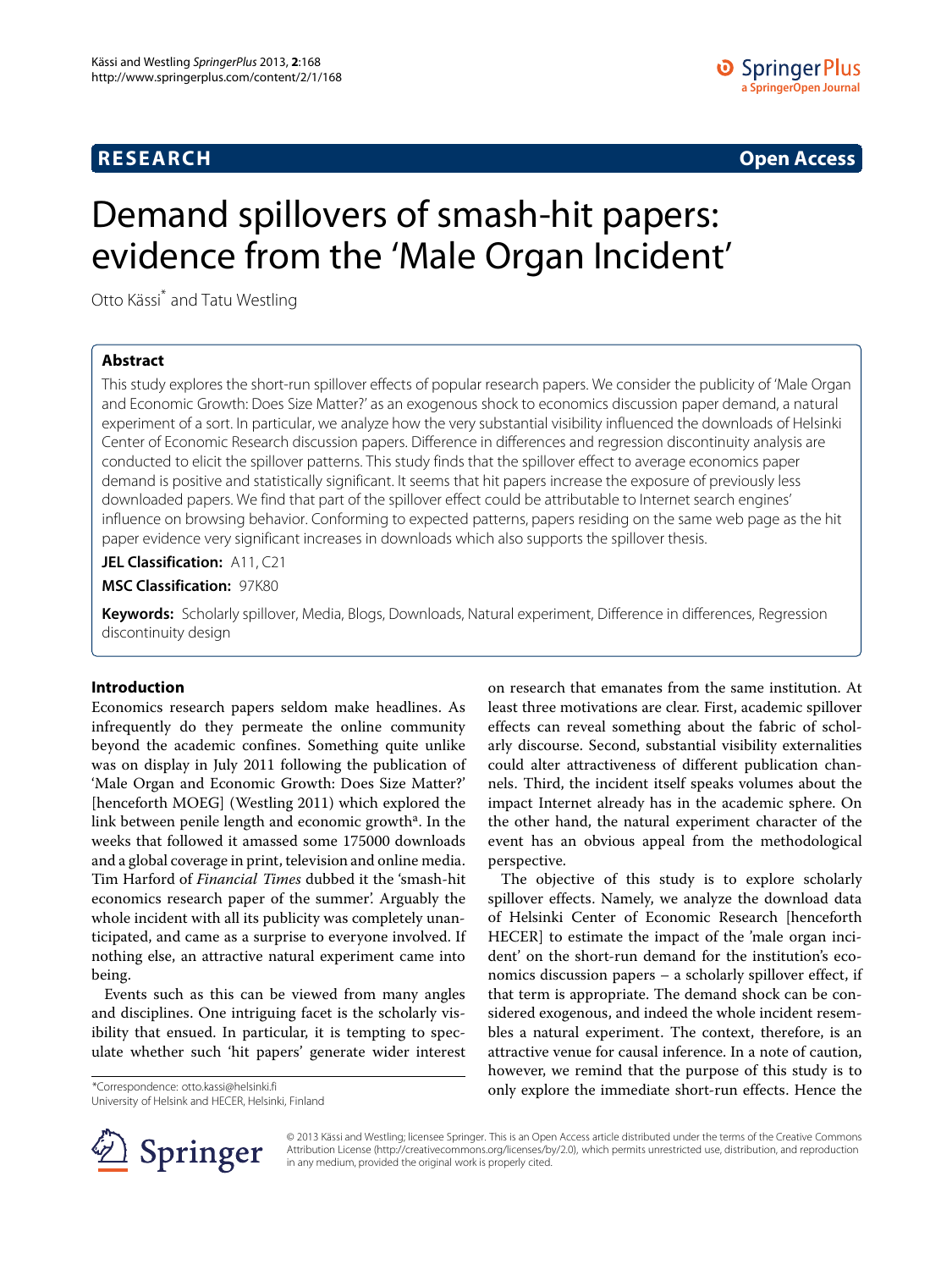existence and magnitude of the long-run demand effects remain obscure.

The economic role of blogs in dissemination of research papers is discussed convincingly in McKenzie and Özler [\(2011\)](#page-7-1). They find very significant peaks in  $RePEC^b$  visibility [abstracts views and paper downloads] following papers' coverage in the most influential blogs. Regarding spillover effects, the literature provides supportive findings. In medical research the publicity in the popular media increases citations substantially (Phillips et al. [1991\)](#page-7-2). Somewhat related analyses, concentrating on economics literature, are also provided in Pieters and Baumgartner [\(2002\)](#page-7-3) and Brown [\(2003\)](#page-7-4). Ellison [\(2011\)](#page-7-5) discusses the role of Internet in academic publishing and contains many references of related themes.

Much of the existing literature focuses on the long-term effects, which, of course, might be more important than the immediate impact. Nevertheless, we view the very short-term effects interesting as well. Our view is supported by findings in Edelman and Larkin [\(2009\)](#page-7-6) who show that researchers seem to manipulate SSRN download statistics to boost their own papers' visibility.

In this study two datasets and methods are utilized. First, we use a [public] monthly server log that captures itemized download rates for each paper. It contains most research paper series at the University of Helsinki, and hence we are able to form control groups to capture any time fixed effects [FEs]. The data spans a period of 15 months from May 2010 to July 2011. As MOEG went online on the 11th of July and the download activity was at its most intense in the following three weeks, the July data captures the vast majority of the short-term spillover effects. Second, we analyse the raw download log of July 2011. It contains very detailed information of all economics papers' downloads, and allows us to construct time series of the patterns.

Regression estimations based on difference in differences [DID] methods support the spillover hypothesis. When comparing the downloads in June and July 2011 and allowing for paper FEs, the hit paper effect was positive but not statistically significant – MOEG was found to increase the average downloads of HECER discussion papers by 2 in July. However, when the probability of a paper being downloaded at least once is being looked at, the spillover effect is statistically significant. A hit paper increases this probability by 11%. It thus seems that previously less frequently downloaded papers reap most benefits from the spillover effects. One interpretation is that hit papers broaden institutions' audience.

Analysis based on regression discontinuity design [RDD] corroborates with previous findings. Depending on specification, MOEG is found to increase the average monthly downloads of economics papers by 0.5 to 1.5. Despite a different estimation method and data, the figure approximates those obtained by DID.

We present evidence that browsing via Internet search engines might capture part of the spillover effect. In fact this study documents a substantial increase in the downloads of papers that appeared on the same web page as MOEG through July. The 4 papers on the same web page experienced an increase of 6 monthly downloads, which is significant at the 5% level. RDD analysis yields similar conclusions: residing on the same web page increase monthly downloads by 6.2 to 7.2.

Quite confidently we conclude that MOEG creates positive spillover effects. The magnitudes might be quantitatively modest but qualitatively interesting nevertheless. However, the 4 papers on the same web page experienced substantial spillover effects.

This pa[per](#page-1-0) [proceeds](#page-1-0) [as](#page-1-0) [follows.](#page-1-0) [Section](#page-1-0) ['](#page-1-0)Data and estimation' describes the data and estimation procedures. Section ['Results'](#page-2-0) presents results and section ['Conclusions'](#page-5-0) concludes. The tables and figures are included in the Appendix.

### <span id="page-1-0"></span>**Data and estimation**

The aggregated monthly data is based on library's public server logs which capture all downloads at a specified time interval<sup>c</sup> at the University of Helsinki. In total  $15$ months of data is available. However, due to addition of new papers we mostly use data from June and July 2011. This ensures that the samples of papers in adjacent months are almost equivalent. Concentrating only on two months of data also reduces problems related to autocorrelated error terms which may severely bias our standard error estimates (Bertrand et al. [2004\)](#page-7-7).

A more detailed data would allow to control for papers' submission dates but is not available. Brief descriptive statistics for June and July 2011 are given in Table [1.](#page-2-1) It illustrates the skewness of the download patterns, with most papers experiencing only very few downloads during a month.

To explore the spillover effects we employ data of economics discussion papers. As control groups the downloads of natural sciences and humanities papers are used.<sup>d</sup> If MOEG has a positive demand effect on the control groups, the estimates are biased. In this case the spillover effect on economics papers would be underestimated. However, we find it unlikely that one paper could increase the demand for papers in the fields beyond its own even within the same university. Hence we assume that the spillover is field- but not institution-specific.

The raw download log contains detailed information of all items in the economics discussion paper series for July 2011. Unfortunately for us, the log file does not include HTTP Referer codes which would be needed to study geographical distribution of downloads. Therefore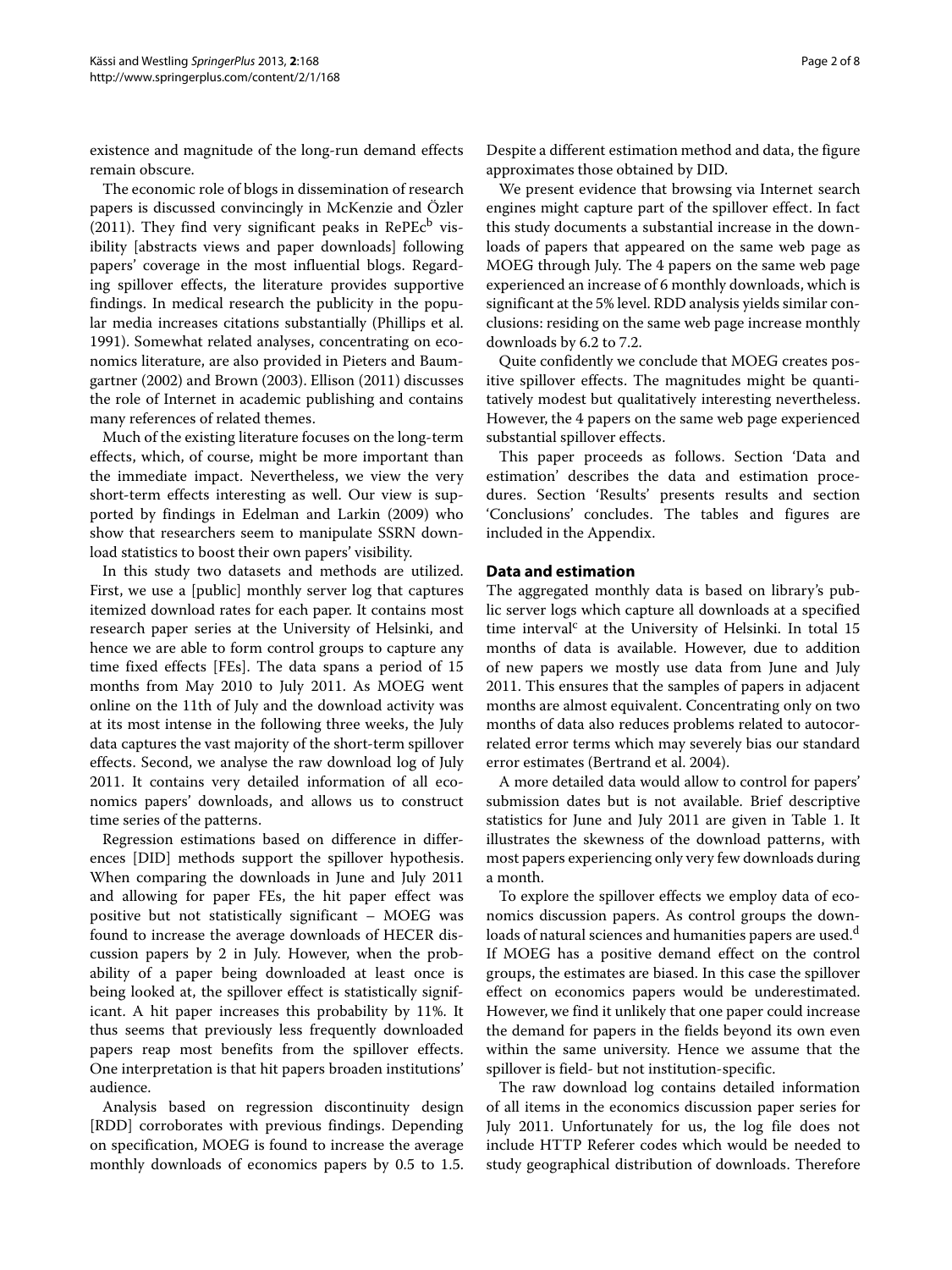<span id="page-2-1"></span>**Table 1 Monthly downloads in June and July 2011, HECER and control groups**

|                          | June           | July           |
|--------------------------|----------------|----------------|
| <b>HECER</b> (n=335)     |                |                |
| 25th percentile          | 1              | 3              |
| Median                   | $\mathfrak{D}$ | $\overline{4}$ |
| 75th percentile          | 4              | 5.5            |
| Average                  | 3.0            | 4.7            |
| Humanities (n=93)        |                |                |
| 25th percentile          | $\Omega$       | 0              |
| Median                   | $\mathfrak{D}$ | $\overline{4}$ |
| 75th percentile          | 4              | 6              |
| Average                  | 8.2            | 7.3            |
| Natural sciences (n=870) |                |                |
| 25th percentile          | 0              | 0              |
| Median                   | 0              | 3              |
| 75th percentile          | 1              | 5              |
| Average                  | 1.6            | 3.5            |

Notes: the figures show the 2011 monthly downloads at different percentiles in the respective series. Downloads of MOEG has been removed from HECER's July figure.

we only have access to date and time of all downloads. To construct time series for each paper, we aggregate the itemized downloads at the day level.

In addition, we attempt to clean downloads by Internet search engines and crawlers. For this, we use the browser field. This is not a complete solution; no amount of clean-up can assure that all crawler related downloads are identified and deleted. Hence to a limited extent they can interfere with our results.

#### **Between-month estimation**

In this section we use data aggregated at the monthly level. The regression models are estimated with OLS using a difference in differences (DID) specification.<sup>e</sup> In general they have the following functional form

$$
Q_{i,t} = \beta_0 + ECON_i\alpha + MOEG_{i,t}\delta
$$
  
+[ECON<sub>i</sub> \* MOEG<sub>i,t</sub>]  $\gamma + \mu_{i,t}$  (1)

where *Qi*,*<sup>t</sup>* is the number of monthly downloads, *ECONi* is a dummy for inclusion in the HECER series, *MOEGi*,*<sup>t</sup>* is the treatment and  $i \in \{1, ..., N\}$  denotes individual papers. The parameter of interest is  $\gamma$  which identifies the average treatment effect on the paper demand. In order to ensure that paper specific unobservables do not drive our results, we also estimate  $(1)$  using paper FEs.<sup>f</sup>

Due to skewed distribution of downloads we also estimate the probability that a paper is downloaded during a month at least *k* times. Hence the specifications alleviate the issue that the average downloads can be distorted by handful of papers that receive very considerable attention. These are estimated by a linear probability model of the form

$$
Pr[Q_{i,t} > k] = \beta_0 + ECON_i\alpha + MOEG_{i,t}\delta
$$

$$
+ [ECON_i * MOEG_{i,t}] \gamma + \mu_{i,t},
$$
(2)

where notation is same as above. In the baseline specification  $k = 0$ , which is used to estimate the spillover effect's tendency to change the probability that a given paper is downloaded at least once. Subsequently different values of  $k > 0$  are employed to determine the cut-off point at which spillover effects are still observable. The parameter of interest is again  $\gamma$ .

#### **Within-month estimation**

In this section we use log data of daily downloads of economics discussion papers. Estimation of the effect of MOEG on daily download patterns is based on RDD.<sup>g</sup> Three different specification are utilized: baseline, baseline with time trend and baseline with time trend and  $FEs<sup>h</sup>$ . The first two are given by

$$
Q_{i,t} = X_i'\beta + [PG_i]\theta + MOEG_{i,t}\gamma + [MOEG_{i,t}*PG_i]\eta + \mu_{i,t}.
$$
\n(3)

In our baseline model, *X* includes only a constant and weekend dummies. Our time trend specification supplements the baseline model with a third degree polynomial time trend interacted with the treatment dummy.<sup>i</sup> Our third alternative specification includes paper fixed effects and weekend dummies.

The parameters of interest are  $\gamma$  and  $\eta$ , and the former captures the effect of MOEG on the average paper downloads. The latter is the treatment for the 4 papers on the same web page. The treatment MOEG takes place on 15th July, and corresponds to its appearance in Marginal Revolution and Freakonomics. Weekend dummies capture the substantial within-week download volatility.

<span id="page-2-2"></span>Due to the rotational behavior of Earth and Helsinki's location at the GMT+2 time zone, some [local time] Friday [Monday] downloads from Western [Eastern] Hemisphere are recorded at weekends. However, we postulate that these errors largely cancel each other out, and hence that our spillover estimates are insulated by orbital factors.

#### <span id="page-2-0"></span>**Results**

We first describe the download profile of MOEG through July 2011. Subsequently OLS regression estimates with DID and RDD specifications are presented. Then the role of Internet search engines is briefly discussed.

The scale of the exogenous shock can be observed from Figure [1.](#page-3-0) Moreover, it clarifies the role of Freakonomics and Marginal Revolution in dissemination of papers <sup>j</sup>.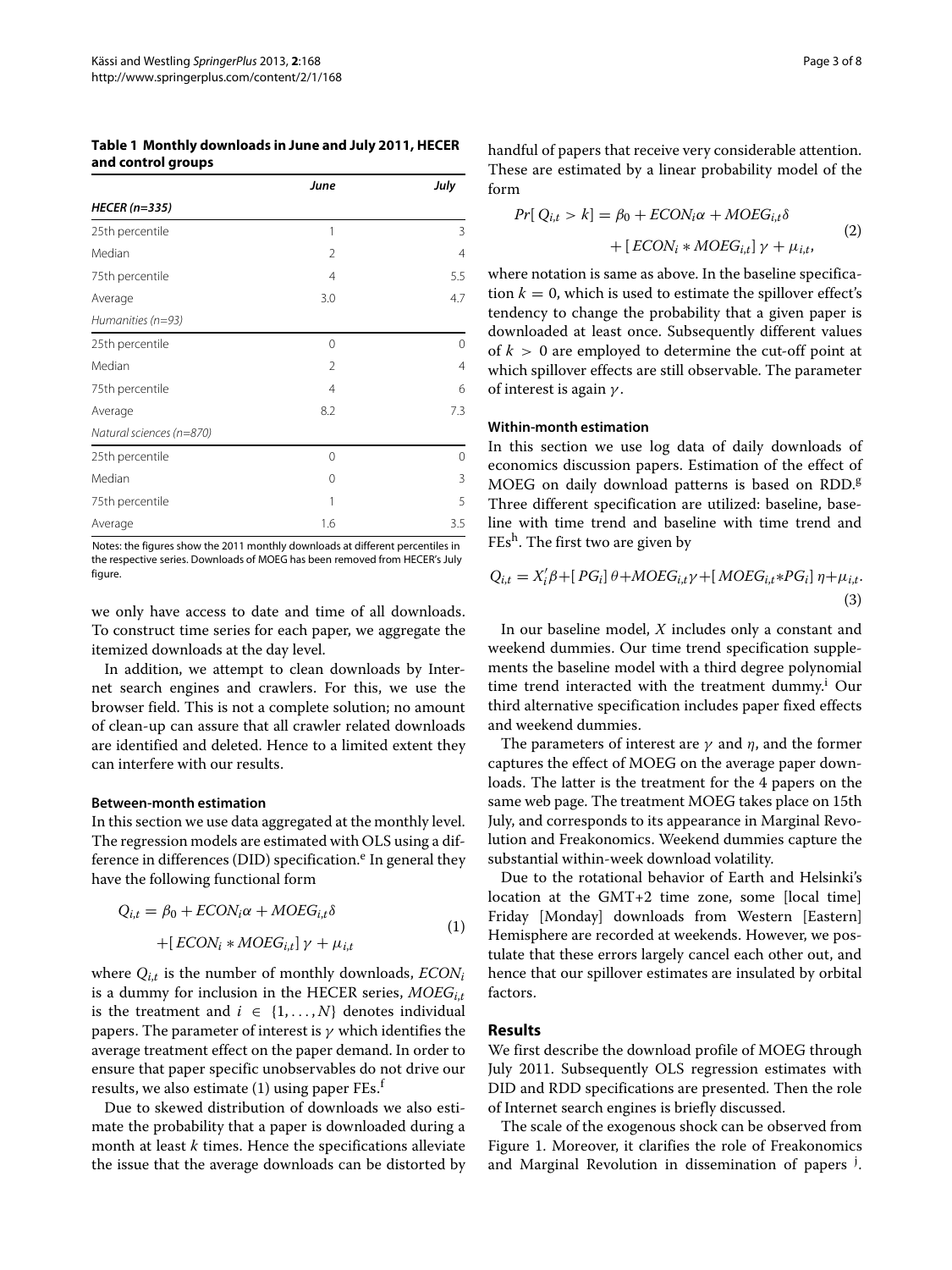

<span id="page-3-0"></span>During the 15th July MOEG was mentioned in both blogs, the total downloads ratcheted up from 240 to 5346. One week from there the daily downloads peaked on 22th July at 24410 after which they started to fall. By the end of the July the rate had declined to 750. The total number of MOEG downloads on July was some 175000 which amounts to 60% of all article and paper downloads at the University of Helsinki within the month. Were it not for the Internet, visibility on this scale could not take place. The graph vividly illustrates the effect of blogosphere, Facebook, Twitter and traditional online media combined. Furthermore, the patterns corroborate with the figures presented in McKenzie and Özler [\(2011\)](#page-7-1). In short, judging from Figure [1](#page-3-0) the natural experiment character of the 'male organ incident' is evident.

## **Spillover effect**

The regression estimates with DID specification on monthly downloads in Table [2](#page-4-0) suggest that MOEG

has a positive if statistically insignificant effect on paper demand. The variable [ECON\*MOEG] is found to increase the demand for other discussion papers in HECER series on average by 2. *P*-value for the treatment effect estimate  $\gamma$  in pooled OLS DID specification is 0.11. These findings do lend only suggestive support for the spillover thesis.

Controlling for the paper FEs does not materially change the estimate of  $\gamma$ . This supports our assumption that the treatment indeed was exogenous and our observations are not driven by paper unobservables.

As can be seen from Table [2,](#page-4-0) the coefficient of counterfactual [MOEG] at -0.334 is not signicantly different from zero. This suggests that the spillover effect has not contaminated the control groups and verifies our prior that the spillover is field- and not institution-specific.

We are also interested in the broader impact of the hit paper effect. Namely, here the objective is to abstract away the high demand for certain particular papers – which are unlikely to be driven by spillovers – to look whether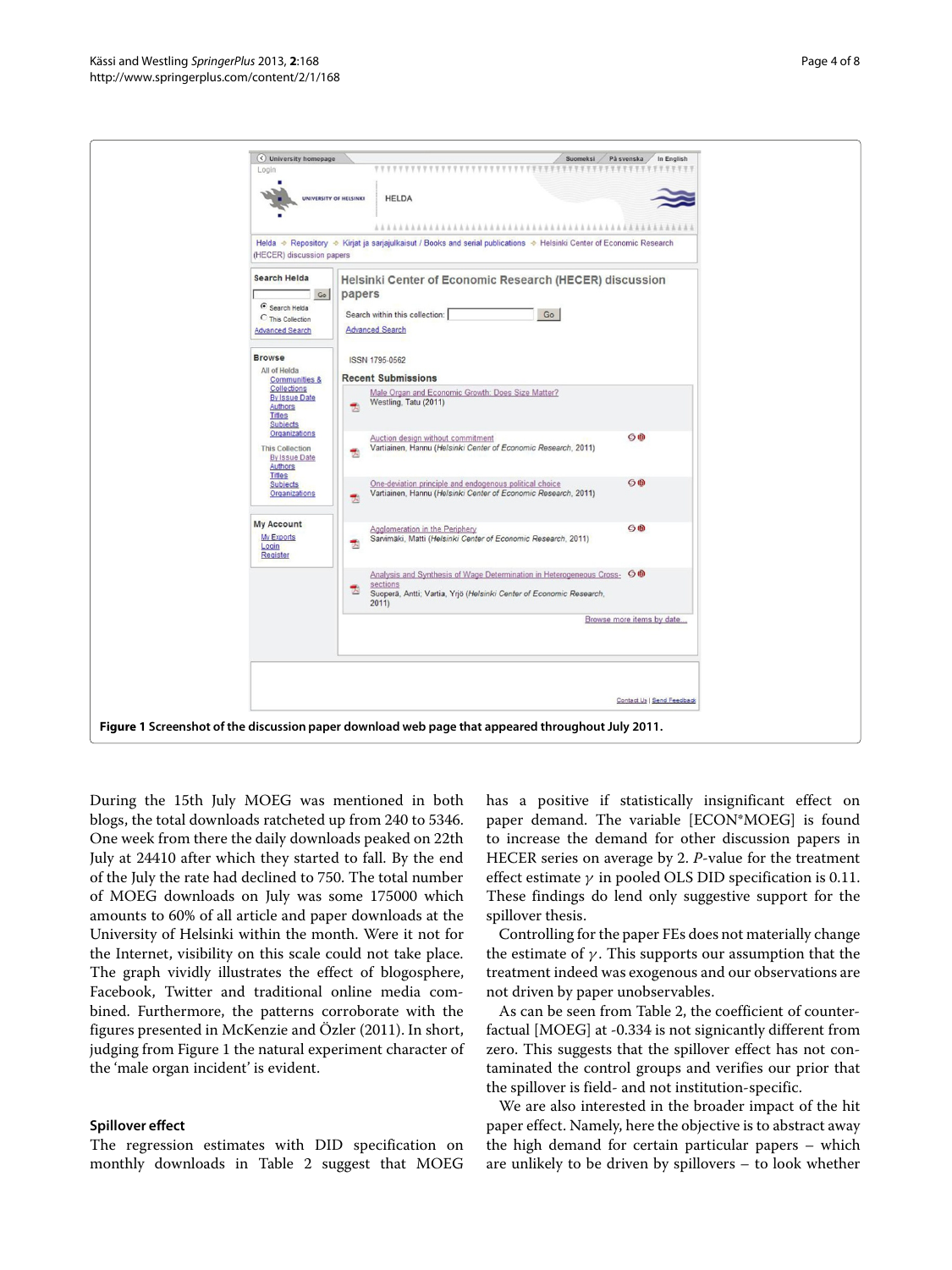<span id="page-4-0"></span>

| Dep. variable |                | <b>Monthly dls</b> |                | $P[Monthly\,ds > 0]$ |  |
|---------------|----------------|--------------------|----------------|----------------------|--|
| Model spec.   | Pooled OLS DID | FE DID             | Pooled OLS DID | <b>FE DID</b>        |  |
| Constant      | $6.059***$     |                    | $0.448***$     |                      |  |
|               | (1.062)        |                    | (0.016)        |                      |  |
| <b>ECON</b>   | $-3.002.$      |                    | $0.444***$     |                      |  |
|               | (1.082)        |                    | (0.024)        |                      |  |
| <b>MOEG</b>   | $-0.334$       | $-0.334$           | $-0.004$       | $-0.004$             |  |
|               | (1.263)        | (1.087)            | (0.017)        | (0.023)              |  |
| ECON*MOEG     | 1.994          | 2.018              | $0.112***$     | $0.113***$           |  |
|               | (1.280)        | (1.811)            | (0.023)        | (0.034)              |  |
| Fixed effects | No             | Yes                | No             | Yes                  |  |
| $R^2$         | 0.0003         | 0.16               | 0.20           | 0.55                 |  |
| $\mathbb N$   | 2525           | 2525               | 2525           | 2525                 |  |

| Table 2 DID estimates on monthly downloads and monthly downloads exceeding zero as dependent variables |  |  |  |
|--------------------------------------------------------------------------------------------------------|--|--|--|
|--------------------------------------------------------------------------------------------------------|--|--|--|

Notes: Standard errors in parenthesis. Standard errors are clustered on article level. Standard errors of the probability model are corrected for heteroskedasticity. Significance levels in both regressions: \*\*\* 0.1%, \*\* 1%, \* 5% and . 10%. Monthly dls refers to monthly downloads.

the majority of papers experience positive demand effects. This is motivated by the fact that idiosyncratic shocks can substantially change demand for very few individual papers. Indeed, the last two columns in Table [2](#page-4-0) provide support for the idea that hit papers can increase demand for previously less downloaded papers. MOEG increases the probability that any paper is downloaded during a month by 11%. This coefficient is significant on at least 1% level in both DID specifications. Again paper FEs do not have impact on the qualitative results.

Table [3](#page-4-1) provides further support for the idea that hit papers can generate broad interest in institutions' research. The less downloaded the paper, the higher the relative gain from a spillover. This can be observed from the decreasing  $\gamma$  coefficient with respect to cutoff demands *k*. Papers with monthly downloads above 5 evidence on average a 9.2% increase in demand, while more popular papers show very little relative gains. Naturally all values  $k < 5$  are highly significant. Consequently

<span id="page-4-1"></span>

| Table 3 DID estimates on the probability on monthly |
|-----------------------------------------------------|
| downloads exceeding $k$                             |

| --------                |                  |  |
|-------------------------|------------------|--|
| Cut-off                 | Spillover effect |  |
| $P[Monthly$ dls $>$ 5]  | $0.092**$        |  |
|                         | (0.030)          |  |
| $P[Monthly$ dls $> 10]$ | 0.005            |  |
|                         | (0.017)          |  |
| $P[Monthly$ dls $> 15]$ | 0.0002           |  |
|                         | (0.014)          |  |
|                         |                  |  |

Notes: Standard errors are clustered on articles. Standard errors in parenthesis. Significance levels in both regressions: \*\*\* 0.1%, \*\* 1%, \* 5% and . 10%. Monthly dls refers to monthly downloads.

#### **Table 4 RDD estimates on daily downloads in July 2011**

<span id="page-4-2"></span>

| Dep. variable         | Daily downloads |            |            |  |
|-----------------------|-----------------|------------|------------|--|
| <b>Bandwidth</b>      | ±15             | ±10        | ±5         |  |
| <b>Baseline</b>       |                 |            |            |  |
| <b>MOEG</b>           | $0.021*$        | 0.012      | $0.043***$ |  |
|                       | (0.009)         | (0.010)    | (0.014)    |  |
| MOEG*PG               | $0.510***$      | $0.427***$ | $0.366***$ |  |
|                       | (0.098)         | (0.067)    | (0.141)    |  |
| Polynomial time trend |                 |            |            |  |
| <b>MOEG</b>           | $0.090***$      | $0.073***$ | $0.090*$   |  |
|                       | (0.017)         | (0.019)    | (0.037)    |  |
| MOEG*PG               | $0.510***$      | $0.427***$ | $0.366***$ |  |
|                       | (0.012)         | (0.068)    | (0.058)    |  |
| Article FE            |                 |            |            |  |
| <b>MOEG</b>           | $0.021*$        | 0.012      | $0.043**$  |  |
|                       | (0.018)         | (0.021)    | (0.013)    |  |
| MOEG*PG               | $0.511***$      | $0.427***$ | $0.366**$  |  |
|                       | (0.012)         | (0.069)    | (0.060)    |  |
| Robustness check      |                 |            |            |  |
| Quasi treatment       | 5th July        | 25th July  |            |  |
| <b>MOEG</b>           | $-0.047$ .      | $0.062***$ |            |  |
|                       | (0.031)         | (0.016)    |            |  |
| MOEG*PG               | 0.062           | $0.520***$ |            |  |
|                       | (0.174)         | (0.168)    |            |  |

Notes: All specifications include weekend dummies. The order of the time trend polynomial *f*(*t*) is chosen by AIC. Bandwidth is measured in days around the 15th July. MOEG refers to the 15th July when the paper first appeared on blogs. PG is the same web page dummy. Robustness check with baseline specification and 5 days' bandwidth. Standard errors in parenthesis. Significance levels: \*\*\* 0.1%,  $**$  1%,  $*$  5% and . 10%.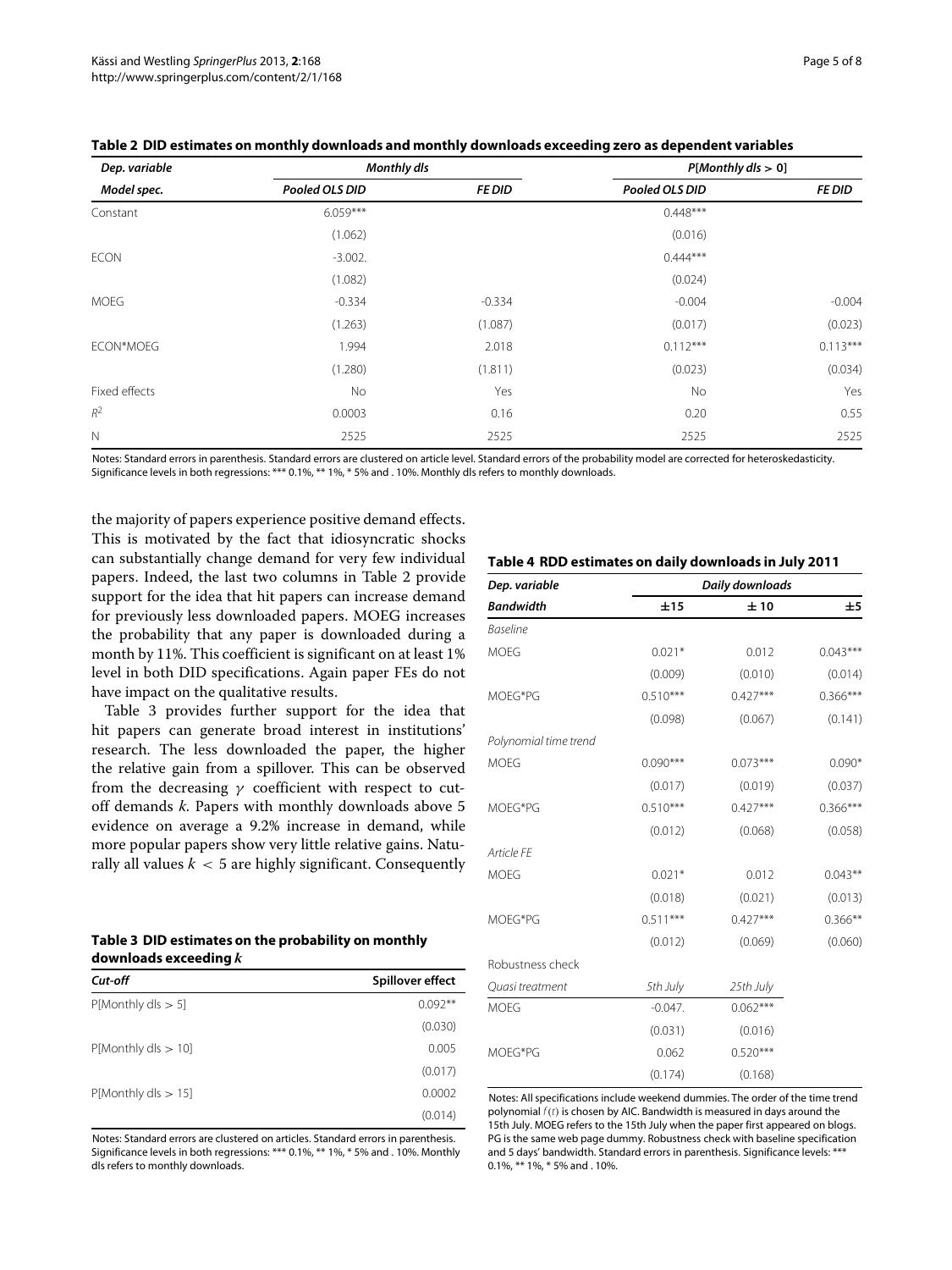it seems that the marginal additions in downloads corresponding to the spillover effect are distributed quite evenly among papers. Indeed there is no *a priori* reason to expect the previously popular papers to receive disproportionate amount of attention. In relative terms, then, the less popular papers gain the most.

Analysis with the RDD specification is aligned with the previous findings. With time trends the estimates in Table [4](#page-4-2) imply that the average daily paper demand increases by 0.02 to 0.09 depending on the time bandwidth. These translate to average monthly gains of 0.5 to 1.5, and are roughly in line with the DID estimates<sup>k</sup>. Varying the time bandwidth has only a minor effect on the treatment effect estimates, as do different specifications. Moreover, the coefficient of [MOEG\*PG] is largely invariant to changes in specification.

Quasi treatments are provided as robustness checks. The robustness checks are roughly in line with our main findings: a quasi treatment prior to publication of MOEG is negative and statistically significantly different from zero, but only at 10% level. We suspect that this negative value might be related to a holiday effect: 5th of July in Finland overlaps with July 4th in the United States, which is a national holiday. The later quasi treatment coefficients are largely aligned with our main estimates. We find this reassuring since the spillover effect is likely to exhibit persistence.

#### **Search engines**

It is intriguing to speculate the channels through which the spillover effects operate. Does it rise from 'genuine interest' emanating from the sudden institutional visibility? Or does it merely reflect the way Internet search engines drive browsing behavior? To get a clearer picture, Figure [2](#page-5-1) presents the window [and the papers] as

they appeared to users who browsed to the web page via search engines throughout July 2011. Hence the discussion papers that resided on the same web page as MOEG are known. Since the download statistics of the 4 papers are available, we can compare their rates against typical first and second month figures in the HECER series $^{\rm l}$ .

Regression estimates with the difference between the first and second month downloads Table [5.](#page-6-0) As can be seen [SECOND MONTH\*PG], a paper's appearance on the same page with MOEG through July 2011 induced a higher download activity. The magnitude of this increase is on average 6 downloads, and the coefficient is significant at the 5% level. A note of caution is in order, since seasonal variation could distort the estimation. In particular, if downloads are due to seasonality higher in July than June, then the coefficient [SECOND MONTH\*PG] could capture some summer effects. Since substantial part of the download activity most likely stemmed from abroad, it is unlikely that vacations or related factors could seriously compromise the results.

Analysis with the RDD specification supports previous findings, and is presented in Table [4.](#page-4-2) It shows that appearing on the same web page increases the daily downloads by 0.365 to 0.51 on average. Translated to monthly figures these correspond to an increase of 6.2 to 7.2 downloads. In the absence of other major exogenous changes – beyond reasonable doubt, that is – we attribute this level shift to the visibility of MOEG. Hence the RDD results presented here support both theses, namely that hit papers generate spillovers and that part of it is driven by search behavior.

#### <span id="page-5-0"></span>**Conclusions**

This paper presents evidence of hit papers' spillover effects by utilizing the demand shock from 'Male Organ and Economic Growth: Does Size Matter?' (Westling

<span id="page-5-1"></span>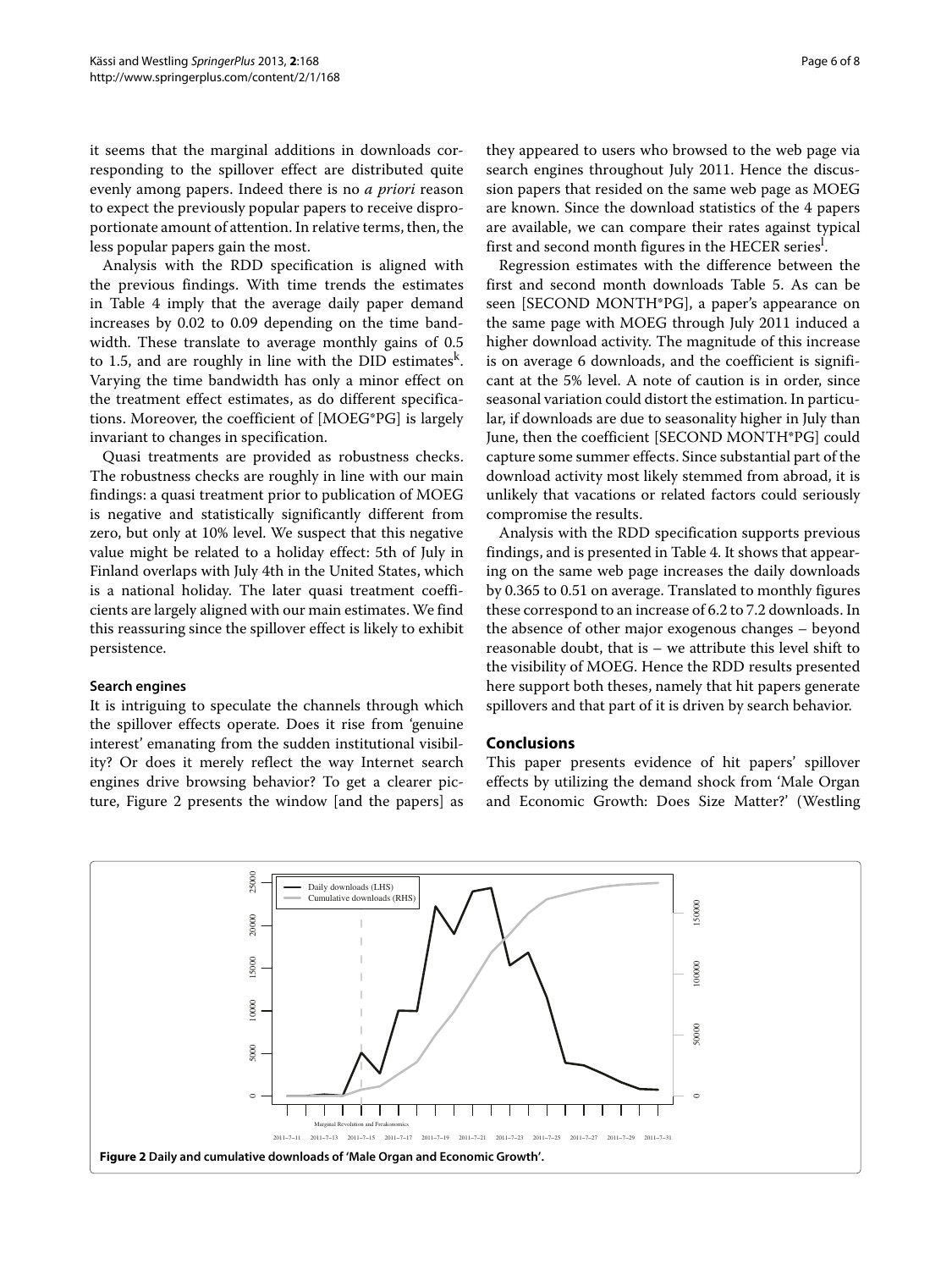<span id="page-6-0"></span>**Table 5 DID estimates on downloads between the first and second month after submission**

| textitDep. variable | <b>Monthly downloads</b> |               |  |
|---------------------|--------------------------|---------------|--|
| Model spec.         | Pooled OLS DID           | <b>FE DID</b> |  |
| Constant            | $4.153***$               |               |  |
|                     | (0.316)                  |               |  |
| <b>SECOND MONTH</b> | $-2.255***$              | $-2.283$      |  |
|                     | (0.448)                  | (0.339)       |  |
| PG                  | 10.596***                |               |  |
|                     | (2.84)                   |               |  |
| SECOND MONTH*PG     | 6.005                    | $6.033*$      |  |
|                     | (4.016)                  | (3.034)       |  |
| Fixed effects       | No                       | Yes           |  |
| $R^2$               | 0.097                    | 0.485         |  |
| Ν                   | 642                      | 642           |  |

Notes: Only HECER paper are included. Variable PG corresponds to papers which appeared on the same web page with MOEG through July. SECOND MONTH is by construction the month following the publication. Standard errors in parenthesis. Standard errors are clustered on article level. Significance levels in both regressions: \*\*\* 0.1%, \*\* 1%, \* 5% and . 10%.

[2011\)](#page-7-0) as a natural experiment. The paper garnered some 175000 downloads in just three weeks on July 2011, which is a staggering figure by University of Helsinki standards. We explore how the event changed the download patterns of economics research papers at the institution. For robustness, the estimations are conducted both with monthly and daily data, and by utilizing two different analysis methods, namely DID and RDD.

Reflecting on the findings with both approaches, the spillover thesis seems quite robust. Notwithstanding some caveats, it looks as hit papers could increase the demand for research in the short-run. We stress that only RDD results are invariably statistically significant. Depending on the method, the 'male organ incident' seems to increase the average monthly downloads by 1.2 to 2. However, the probability that a paper is downloaded at least once during the month increases convincingly, by 11% – hit papers, therefore, entail demand for the previously less exposed research. We interpret this as evidence of a 'Matthew Effect in Science', which simply states that high research visibility tends to cumulate to same people and institutions (Merton [1968\)](#page-7-8).

By far the most credible evidence of the spillover effect comes from the within-month analysis. In particular we refer to the papers residing on the same page as MOEG. In monthly figures the incremental downloads reach 6.2 to 7.2. Considerable amount of scepticism is needed to attribute this to chance. We stress, however, that our measures capture only short-term spillover effects.

It must be admitted, though, that the magnitude of the spillover effect is quite modest. Significant amount

of publicity is required to generate even a small amount of demand. The numbers imply that on average 0.4% of the 175 000 visitors download research beyond the hit paper. Furthermore, without more detailed log data there is no way to tell how the views are distributed between visitors. On the other hand, the figure of 0.4% might represent the lower bound since only a minor share of the visitors used search engines to locate the paper. Apparently the vast majority came through the direct links of file appearing on blogs and other web pages. The findings presented here lend anecdotal if quite irrefutable support for the prominence of blogs in dissemination of papers, and hence corroborates with the results in McKenzie and Özler [\(2011\)](#page-7-1). Blogs do matter.

Most importantly, the external validity of the results is somewhat ambiguous. Almost by definition the emergence of a hit paper is a unique event and driven by peculiar circumstances. Whether prospective events yield similar patterns, remains thus unknown.

### **Endnotes**

<sup>a</sup> Full disclosure: one author of this paper is the author of MOEG.

**b** Research Papers in Economics

<sup>c</sup> The data is available online at [https://helda.helsinki.](https://helda.helsinki.fi/simplestats/front) [fi/simplestats/front.](https://helda.helsinki.fi/simplestats/front)

<sup>d</sup> We have chosen humanities and natural sciences as our control group because 1) they are the two largest groups and 2) similar to the economics working paper series the two working paper series consist of preliminary research papers written in English.

<sup>e</sup> For a text book discussion of DID, see Cameron and Trivedi [\(2005\)](#page-7-9) pp. 55–57.

<sup>f</sup> We have also experimented using humanities and science working papers as controls separately. This does not affect the estimates.

<sup>g</sup> For a text book discussion of RDD see Cameron and Trivedi [\(2005\)](#page-7-9), pp. 879–893.

<sup>h</sup> We also estimated a separate model for the 4 papers on the MOEG web page. However, due to the small sample the parameter estimates were insignificant.

<sup>i</sup> The order of the polynomial is chosen by the Akaike Information Criterion.

<sup>j</sup> In McKenzie and Özler [\(2011\)](#page-7-1) Freakonomics, Marginal Revolution, Greg Mankiw, Paul Krugman, The New York Times Economix blog, Dani Rodrik, Chris Blattman and Aid Watch are considered the most influential blogs.

 $k$  The average treatment effect on monthly downloads is obtained by multiplying the daily figures by 17. This is the number of days after the publication of MOEG in July.

<sup>1</sup> The download statistics are aggregated at calendar months. Due to different submission dates within months, the data can be quite noisy. Hence the first